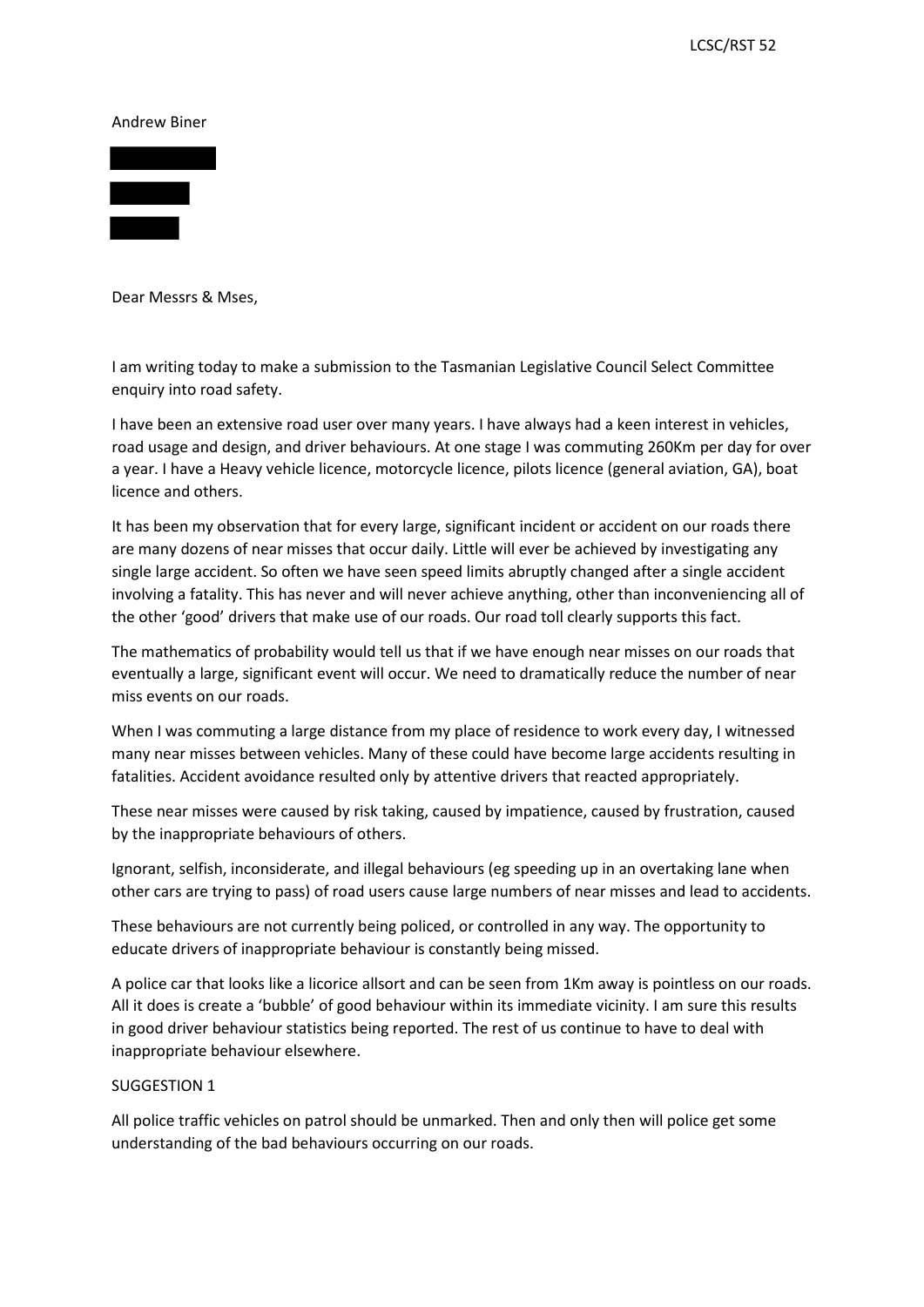Tasmania Police would need to be in agreement with the notion of educating the drivers exhibiting these bad behaviours and where necessary issuing infringement notices.

 In the last 12 to 18 months I have personally witnessed two occasions where Tasmania Police nothing to reduce our road toll or educate road users. Tasmania Police also needs to step up its vehicles patrolling roads have been 'baiting' road users. This mode of policing is ineffective and does behaviours.

 Speed is not a cause of accidents. This statement is made with the caveat that I am not including vehicles driven at speeds grossly in excess of the posted speed limit.

A vehicle driven at 130Km/h (on a highway) is not going to guarantee an accident will follow.

 Anyone naïve enough to suggest it would needs to spend some time driving on the roads of Europe. I have been driving on roads in Switzerland with cars identical to ours, on roads identical to ours, and there were no accidents spontaneously occurring all over the autobahn despite vehicles typically being driven between 120 and 130Km/h. The difference is driver behaviour and attitude.

 200Km/h definitely is. When a driver chooses to drive at 200Km/h and crashes, I believe this accident should not be considered at all when trying to reduce the road toll. With reference to the caveat above, whilst 130Km/h may not in itself be relevant, a driver doing

## It is irrelevant.

 commonsense, etc, and the outcome is bad, nothing can be done to control this. It is Darwinism at its best. Often when this does happen, the knee-jerk reaction is to reduce a speed limit, or put up a new barrier, a new traffic flow control, all pointless and an inconvenience to the rest of the law When a driver (young or old) chooses to do something that is totally against all advice, laws, all abiding drivers. You can not control gross stupidity with barriers or speed limits.

## SUGGESTION 2

## Consequences.

 If someone chooses to drive a vehicle in such a manner that it causes a significant accident with associated loss of life, or the causing of significant disability, that driver should suffer severe consequences.

 cancelled, for a very long time. Drivers would then think twice before engaging in risky behaviour. Our penalties are ridiculously ineffective. The penalties for gross wrong doing should be huge. Fines of many thousands of dollars, not hundreds. If the fines can not be paid then the licence should be

 At the moment there is no significant consequence to bad behaviour, bad decisions, or bad choices, that result in a death or significant disability. Tim Ellis is a perfect example and I can provide other examples of similar tragedies that have occurred in our state, yet those involved are still driving vehicles! Why?.

It would be a substantial deterrent to gross bad behaviour, if vehicle drivers knew that their actions might result in them never being able to drive a car or truck on our roads ever again.